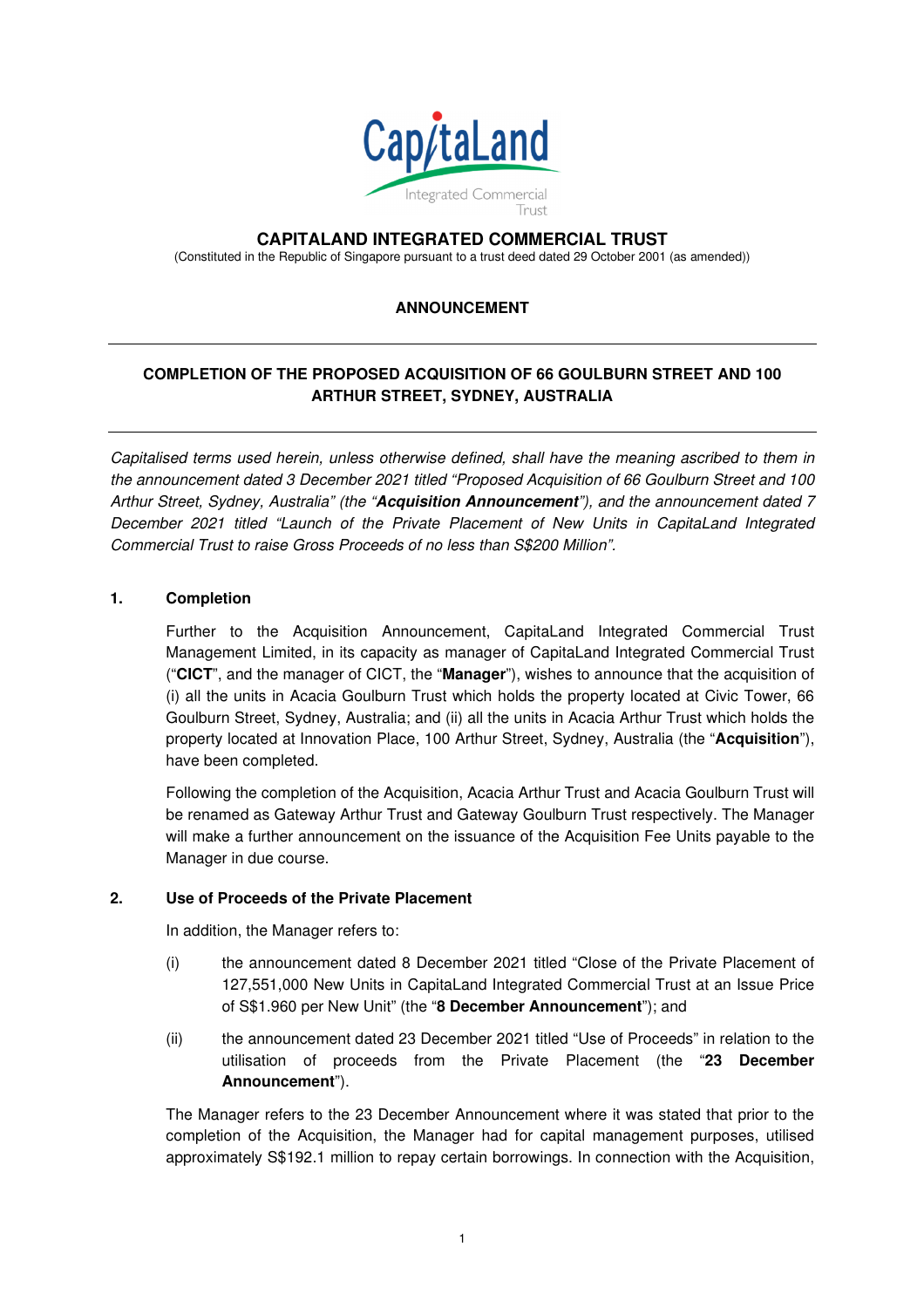approximately S\$116.9 million (which is equivalent to approximately 46.8% of the gross proceeds of the Private Placement) has been utilised to fund the Acquisition<sup>1</sup>.

In addition, approximately S\$3.5 million (which is equivalent to approximately 1.4% of the gross proceeds of the Private Placement) has been used to pay the transaction-related expenses, including professional fees and expenses, incurred by CICT in connection with the Private Placement. Such use is in accordance with the stated use and percentage of the gross proceeds of the Private Placement as stated in the 8 December Announcement.

The table below sets out a summary of the actual utilisation of the proceeds of the Private Placement.

| <b>Use of Proceeds</b>                                                                                                                                                                                                                                                         | <b>Proceeds Utilised</b>       |
|--------------------------------------------------------------------------------------------------------------------------------------------------------------------------------------------------------------------------------------------------------------------------------|--------------------------------|
| Acquisitions of all the units in Acacia<br>Goulburn Trust which holds the property<br>located at Civic Tower, 66 Goulburn Street,<br>Sydney, Australia and all the units in Acacia<br>Arthur Trust which holds the property located<br>at 100 Arthur Street, Sydney, Australia | $$$150.0$ million <sup>2</sup> |
| Finance the deposit payable in relation to the<br>acquisition of a 50.0% interest of 101-103<br>Miller Street and Greenwood Plaza, North<br>Sydney, Australia                                                                                                                  | S\$20.5 million                |
| Transaction-related<br>expenses, including<br>professional fees and expenses, incurred or<br>to be incurred by CICT in connection with the<br><b>Private Placement</b>                                                                                                         | S\$3.5 million                 |
| Balance of proceeds not utilised                                                                                                                                                                                                                                               | S\$76.0 million                |

The Manager will make further announcements on the actual utilisation of the balance of the net proceeds of the Private Placement via SGXNet as and when such funds are materially utilised and whether such a use is in accordance with the stated use and in accordance with the percentage allocated.

#### BY ORDER OF THE BOARD

CapitaLand Integrated Commercial Trust Management Limited (Registration Number: 200106159R) As manager of CapitaLand Integrated Commercial Trust

Lee Ju Lin, Audrey Company Secretary

24 March 2022

<sup>1</sup> As CICT had, as disclosed in the 23 December Announcement, for capital management purposes used S\$192.1 million of the gross proceeds of the Private Placement to repay certain borrowings, the approximately S\$116.9 million utilised to fund the Acquisition is funded via additional borrowings.

<sup>2</sup> Comprising (i) S\$33.1 million which was used to finance the deposit payable for the Acquisition; and (ii) S\$116.9 million which was used to fund the remaining payment for the Acquisition.